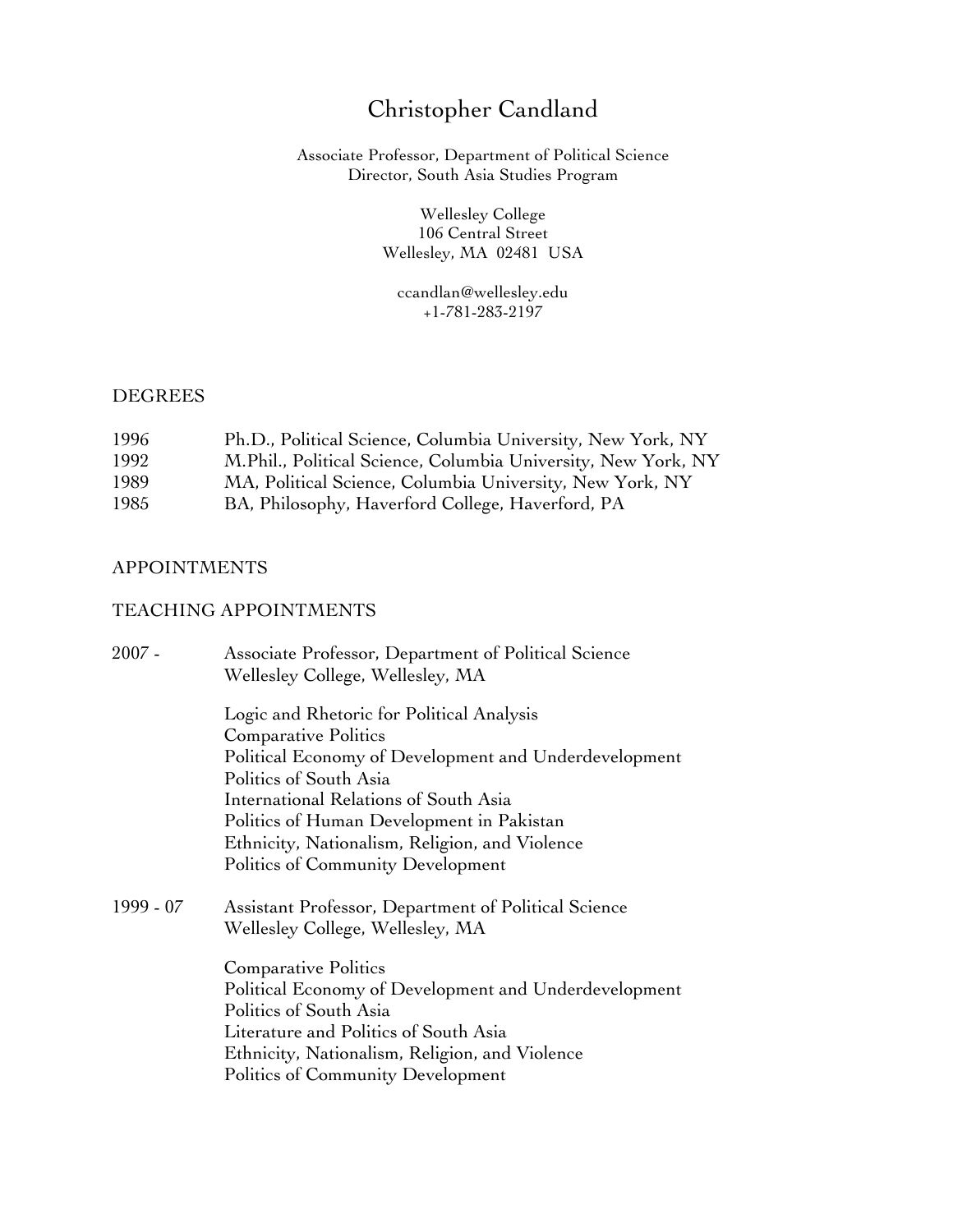1996 - 99 Lecturer, Department of Political Science University of California, Berkeley, Berkeley, CA Development Politics Modern Asian Cultures Government and Politics of South Asia Human Development Issues in South Asia Political Economy of Development of South Asia Politics of Social Capital in South and Southeast Asia

# RESEARCH APPOINTMENTS

| 2011        | Visiting Fellow, South Asia Program<br>East-West Center, Washington, DC                                   |
|-------------|-----------------------------------------------------------------------------------------------------------|
| $2009 - 10$ | Fellow, Asia Program<br>Woodrow Wilson International Center for Scholars, Washington, DC                  |
| 2005        | Visiting Professor, Faculty of Political and Social Sciences<br>Airlangga University, Surabaya, Indonesia |
| 2002, 2001  | Visiting Fellow, International Economics and Politics Program<br>East-West Center, Honolulu, HI           |
| 1996 - 99   | Research Fellow, Department of Political Science<br>University of California, Berkeley, Berkeley, CA      |
| 1994 - 96   | Research Associate, Center for South Asia Studies<br>University of California, Berkeley, Berkeley, CA     |
| 1993 - 94   | Pre-doctoral Fellow, Program on International Economics and Politics<br>East-West Center, Honolulu, HI    |

# ADMINISTRATIVE APPOINTMENTS

| $2017 -$<br>$2006 - 11$ | Director (and co-founder), South Asia Studies Program<br>Wellesley College, Wellesley, MA                                                                     |
|-------------------------|---------------------------------------------------------------------------------------------------------------------------------------------------------------|
| $2005 -$                | Co-Founder (and advisor), Women and Youth Development Institute of<br>Indonesia (formerly Center for Religious and Community Studies),<br>Surabaya, Indonesia |
| $2003 - 04$             | Principal Advisor, Federal Advisory Committee on Labor Diplomacy<br>U.S. Department of State, Washington, DC                                                  |
| 2002                    | Trade Specialist, Committee on Ways and Means<br>U.S. House of Representatives, Washington, DC                                                                |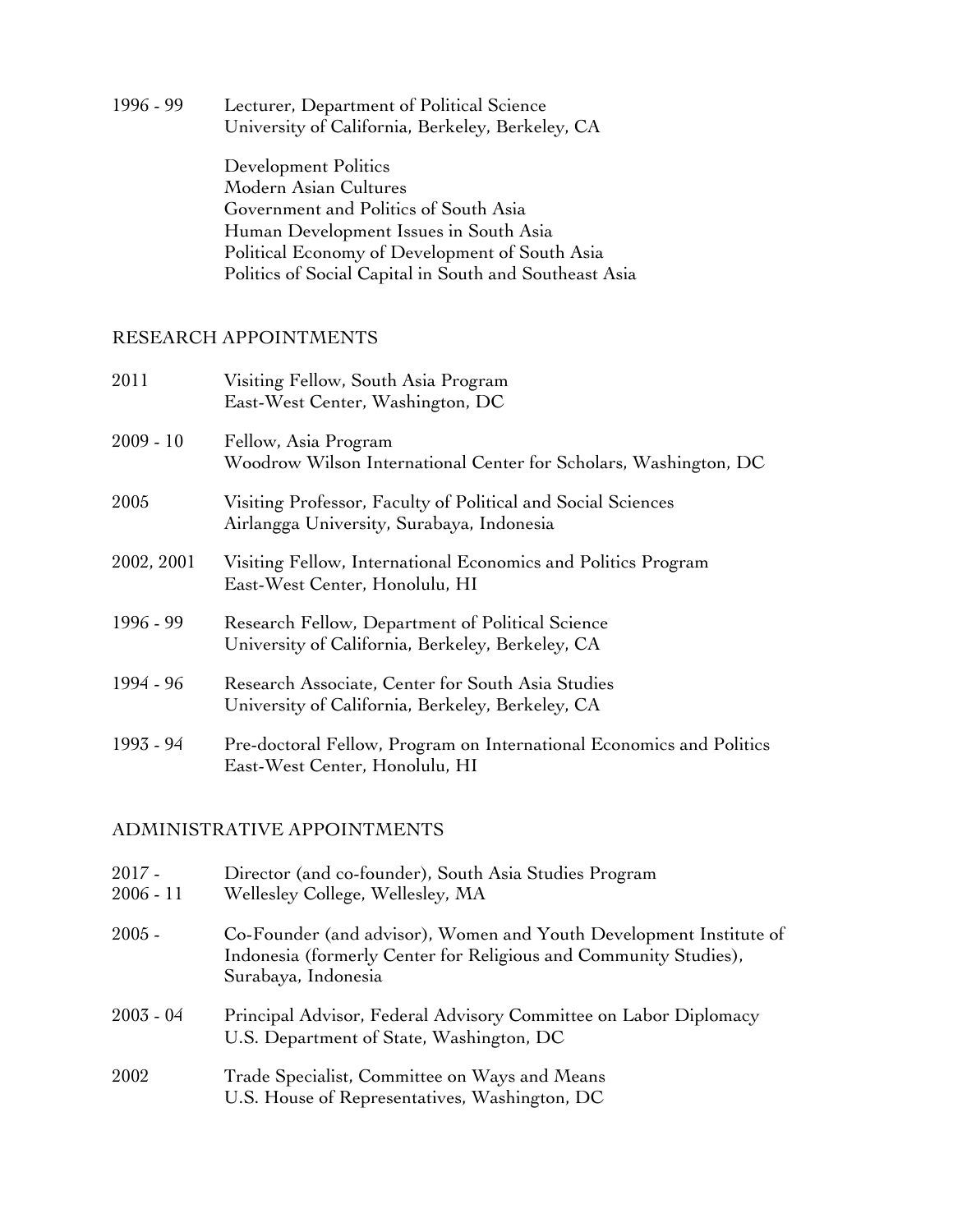| $1998 - 00$ | Director (and co-founder), University of California-Harvard University<br>Center for the Study of Labor Politics, University of California, Oakland, CA |
|-------------|---------------------------------------------------------------------------------------------------------------------------------------------------------|
| 1996 - 97   | Development Officer, Pacific Rim Research Program<br>University of California, Oakland, CA                                                              |
| 1995 - 96   | Director, Project on Ethics in International Affairs<br>Graduate Theological Union, Berkeley, CA                                                        |
| 1986 - 87   | UN Intern, Assistant to Secretary of Political and Security Affairs Committee<br>Department of Disarmament Affairs, United Nations, New York, NY        |

# PUBLICATIONS

# Books

| 2021 | Welfare Without the State? Charity, Security, and Legitimacy in an Islamic Republic<br>(forthcoming, Karachi: Oxford University Press)                                                                          |
|------|-----------------------------------------------------------------------------------------------------------------------------------------------------------------------------------------------------------------|
| 2007 | Labor, Democratization, and Development in India and Pakistan, London:<br>Routledge                                                                                                                             |
| 2001 | The Politics of Labor in a Global Age: Continuity and Change in the Industrial Relations of<br>Late Industrializing and Post-Communist Economies, co-edited, with Rudra Sil,<br>Oxford: Oxford University Press |
|      | Peer-Reviewed Journal Articles                                                                                                                                                                                  |
| 2009 | "Core Labor Standards under the Administration of George W. Bush"<br>International Labour Review (148:1-2)                                                                                                      |
| 2007 | "Workers' Organizations in Pakistan: Why No Role in Formal Politics?"<br>Critical Asian Studies (39:1)                                                                                                          |
| 2007 | "The U.S. Greater Middle East Initiative: Implications for Persian Gulf<br>Economies and Polities" The Iranian Journal of International Affairs (19:1)                                                          |
| 2001 | "Faith as Social Capital: Religion and Community Development in Southern<br>Asia" Policy Sciences (33:3)                                                                                                        |
| 1997 | "Congress Decline and Party Pluralism in India" Journal of International<br>Affairs $(51:1)$                                                                                                                    |
| 1996 | "International Labour Standards: Situating the Debate" New Political<br>Economy $(1:2)$                                                                                                                         |
| 1995 | "Trade Unionism and Industrial Restructuring in India and Pakistan"<br>Bulletin of Concerned Asian Scholars (27:4)                                                                                              |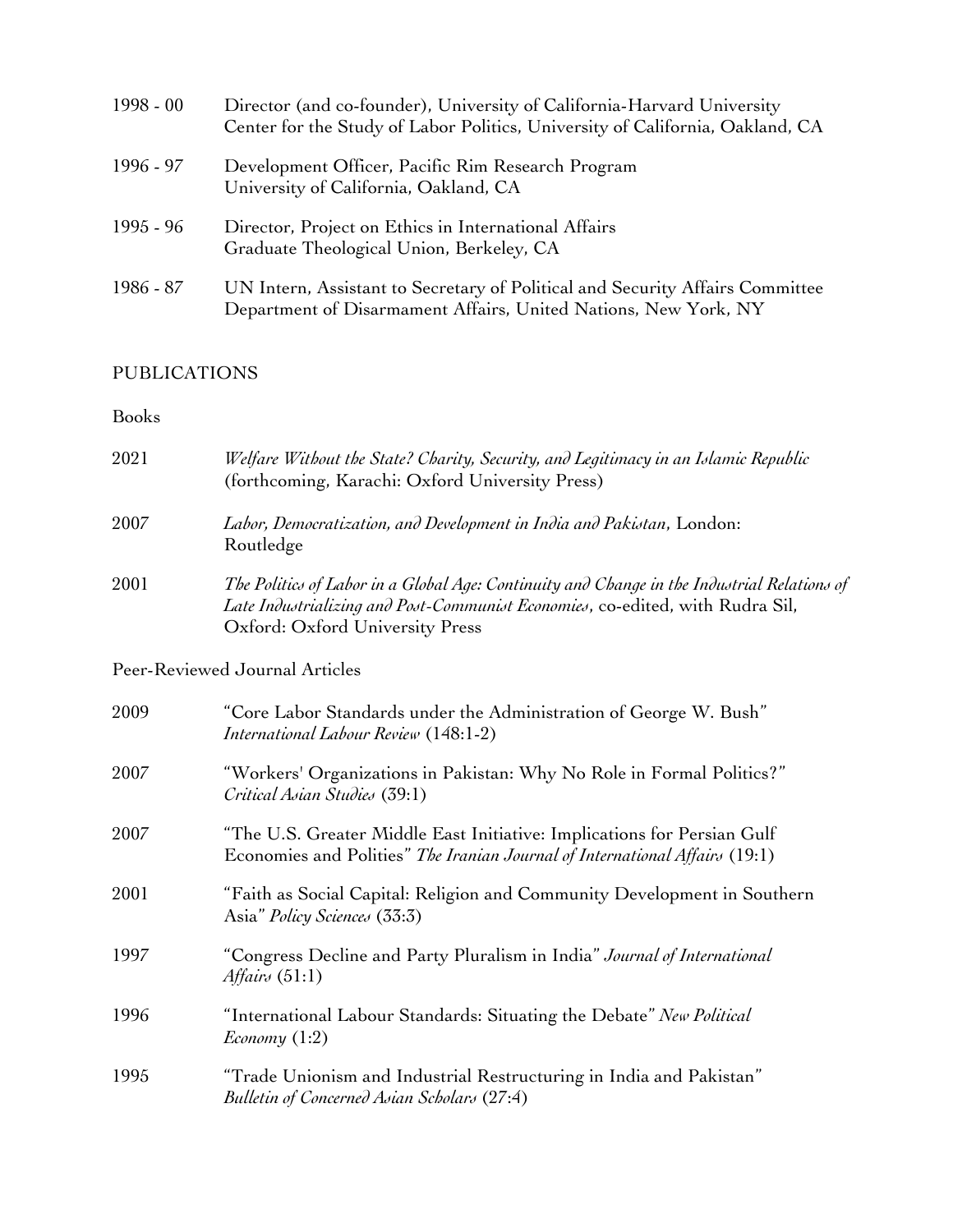# Chapters in Edited Volumes

| 2018 | "Resistance to Reform? The Pakistani Madrasah in Historical and Political<br>Perspective" in Mukhlis Abu Bakar, ed., Living the Faith, Engaging the Mind:<br>Rethinking Madrasah Education in the Modern World, London: Routledge                                                                                      |
|------|------------------------------------------------------------------------------------------------------------------------------------------------------------------------------------------------------------------------------------------------------------------------------------------------------------------------|
| 2015 | "The Pakistani Economy 1947-1972: The Origins of Inequality" in Roger<br>Long, ed., The History of Pakistan, Karachi: Oxford University Press                                                                                                                                                                          |
| 2013 | "Civil Conflict, Natural Disasters, and Partisan Welfare Associations in the<br>Islamic Republic of Pakistan" with Raza Rehman Qazi Khan, in Sara Ashencaen<br>Crabtree and Jonathan Parker, eds., The Cup, The Gun, and the Crescent: Social<br>Welfare and Civil Unrest in Muslim Societies, London: Whiting & Birch |
| 2011 | "Investor Capture of Conventional Microfinance and Lessons for Islamic<br>Microfinance" in Fatima Rasheed, ed., Akhuwat: Exploring New Horizons in<br><i>Microfinance</i> , Lahore: Friends of Akhuwat                                                                                                                 |
| 2009 | "International Labor Standards under the George W. Bush Administration" in<br>Inderjeet Parmar, Mark Ledwidge, and Linda B. Miller, eds., New Directions in<br>US Foreign Policy, London: Routledge                                                                                                                    |
| 2008 | "Workers' Organizations in Pakistan: Why No Role in Formal Politics?" in<br>Rina Agarwal and Ronald Herring, eds., Whatever Happened to Class? Reflections<br>from South Asia, London: Routledge                                                                                                                       |
| 2007 | "Pakistan's Recent Experience in Reforming Islamic Education" in Jamal<br>Malik, ed., Madrasas in South Asia: Teaching Terror? London: Routledge                                                                                                                                                                       |
| 2006 | "Women's Empowerment through Islamic Organizations: The Role of<br>Indonesia's Nahdlatul Ulama in Transforming a Government Birth Control<br>Program into a Family Welfare Program" in Wendy Tyndale, ed., Visions of<br>Development: Spiritually Inspired Initiatives, Aldershot: Ashgate                             |
| 2005 | "Pakistan's Recent Experience in Reforming Religious Education" in Robert<br>Hathaway, Education Reform in Pakistan: Building for the Future, Washington,<br>DC: Woodrow Wilson International Center for Scholars                                                                                                      |
| 2005 | <i>"Madaris</i> , Education, Violence, and Failures of the State" in Charles Kennedy<br>and Cynthia Botteron, eds., Pakistan: 2005, Karachi: Oxford University Press                                                                                                                                                   |
| 2002 | "The Political Element in Economic Reform: Labor Institutions and<br>Privatization Patterns in South Asia" in Linda Cook and Marsha Pripstein<br>Posusney, eds., Labor and Privatization: Responses and Consequences in Global<br>Perspective, Brookfield: Edward Elgar                                                |
| 2001 | "Faith as Social Capital: Religion and Community Development in Southern<br>Asia" in John Montgomery and Alex Inkeles, eds., Social Capital as a Policy<br>Resource, Boston: Kluwer                                                                                                                                    |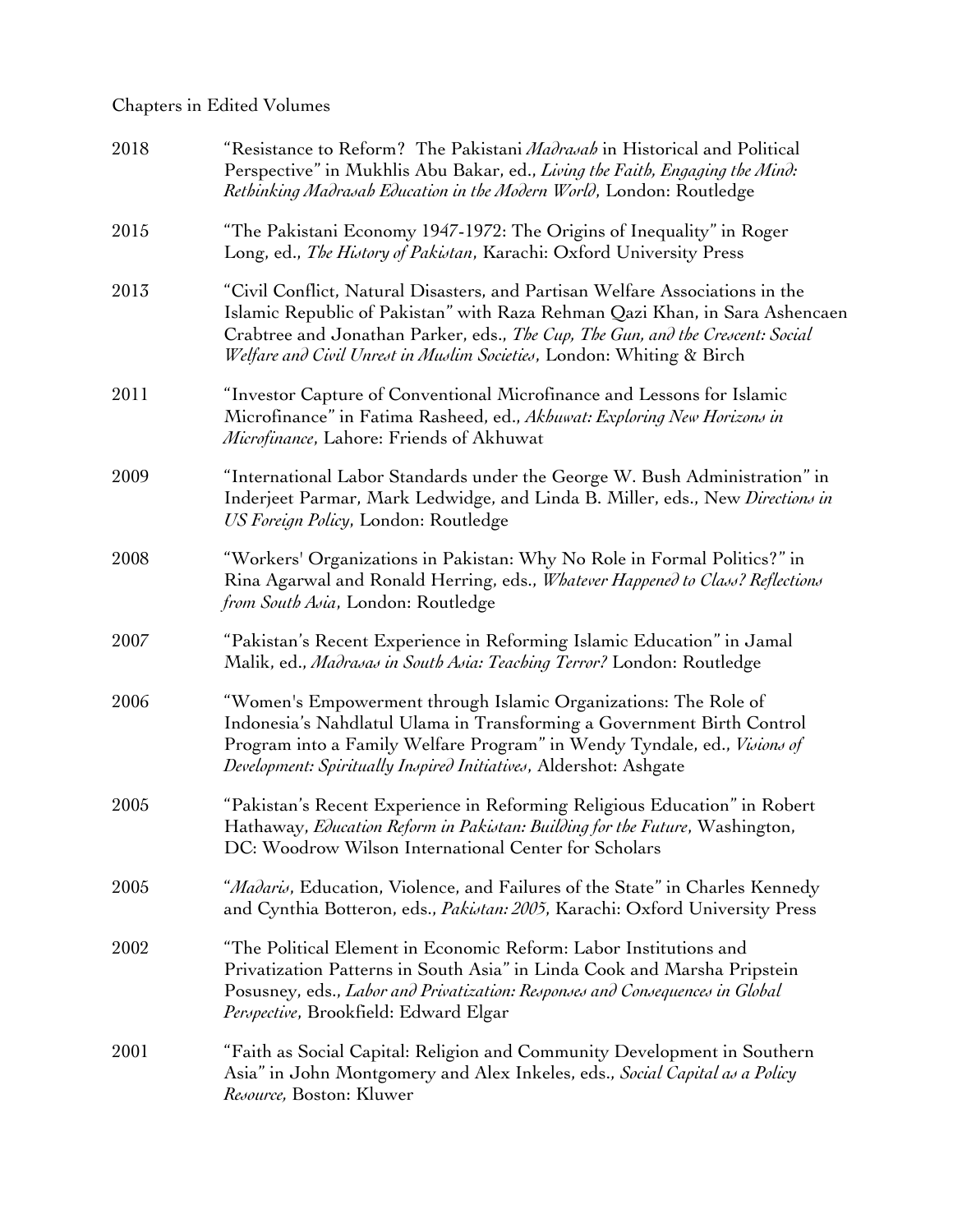| 2001                | "Institutional Impediments to Human Development in Pakistan" in Amita<br>Shastri and A. Jeyaratnam Wilson, eds., The Post-Colonial States of South Asia:<br>Democracy, Development, and Identity, London: Curzon Press                           |
|---------------------|--------------------------------------------------------------------------------------------------------------------------------------------------------------------------------------------------------------------------------------------------|
| 2001                | "The Cost of Incorporation: Labor Institutions, Industrial Restructuring, and<br>New Trade Union Strategies in India and Pakistan" in The Politics of Labor in a<br>Global Age Oxford: Oxford University Press                                   |
| 2001                | "Institutional Legacies and the Transformation of Labor: Late-Industrializing<br>and Post-Socialist Economies in Comparative-Historical Perspective" with<br>Rudra Sil, in The Politics of Labor in a Global Age Oxford: Oxford University Press |
| 2001                | "The Politics of Labor in Late-Industrializing and Post-Socialist Economies:<br>New Challenges in a Global Age" with Rudra Sil, in The Politics of Labor in a<br>Global Age Oxford: Oxford University Press                                      |
| 1998                | "New Social and New Political Unionism: Labor, Industry, and the State in<br>India and Pakistan" in Peter Waterman and Ronaldo Munck, eds., Labour<br>Worldwide in the Era of Globalisation, Basingstoke: Macmillan                              |
| 1997                | "Mid-1970s to the Present" in C. Steven La Rue, ed., India Handbook: Regional<br>Handbook of Economic Development, Chicago: Fitzroy Dearborn                                                                                                     |
| <b>Book Reviews</b> |                                                                                                                                                                                                                                                  |
| 1999                | "Technology Transfer, Dependence, and Self-Reliance in the Third World: The<br>Pharmaceutical and Machine Tool Industries in India by Sunil K. Sahu" Political<br>Science Quarterly, (114:4)                                                     |
| Other               |                                                                                                                                                                                                                                                  |
| 2016                | "Indonesian Political Party Commitment to Equal Access to Party Leadership<br>and Elected Office" report for International Institute for Democracy and<br>Electoral Assistance, UN Development Program, and UN Women, with Siti<br>Nurjanah      |
| 2013                | "Civil Society" in Joel Krieger, ed., Oxford Companion to Comparative Politics,<br>New York: Oxford University Press                                                                                                                             |
| 2013                | "India" in Joel Krieger, ed., Oxford Companion to Comparative Politics, New<br>York: Oxford University Press                                                                                                                                     |
| 2013                | "Pakistan" in Joel Krieger, ed., Oxford Companion to Comparative Politics, New<br>York: Oxford University Press                                                                                                                                  |
| 2013                | "Social Capital" in Joel Krieger, ed., Oxford Companion to Comparative Politics,<br>New York: Oxford University Press                                                                                                                            |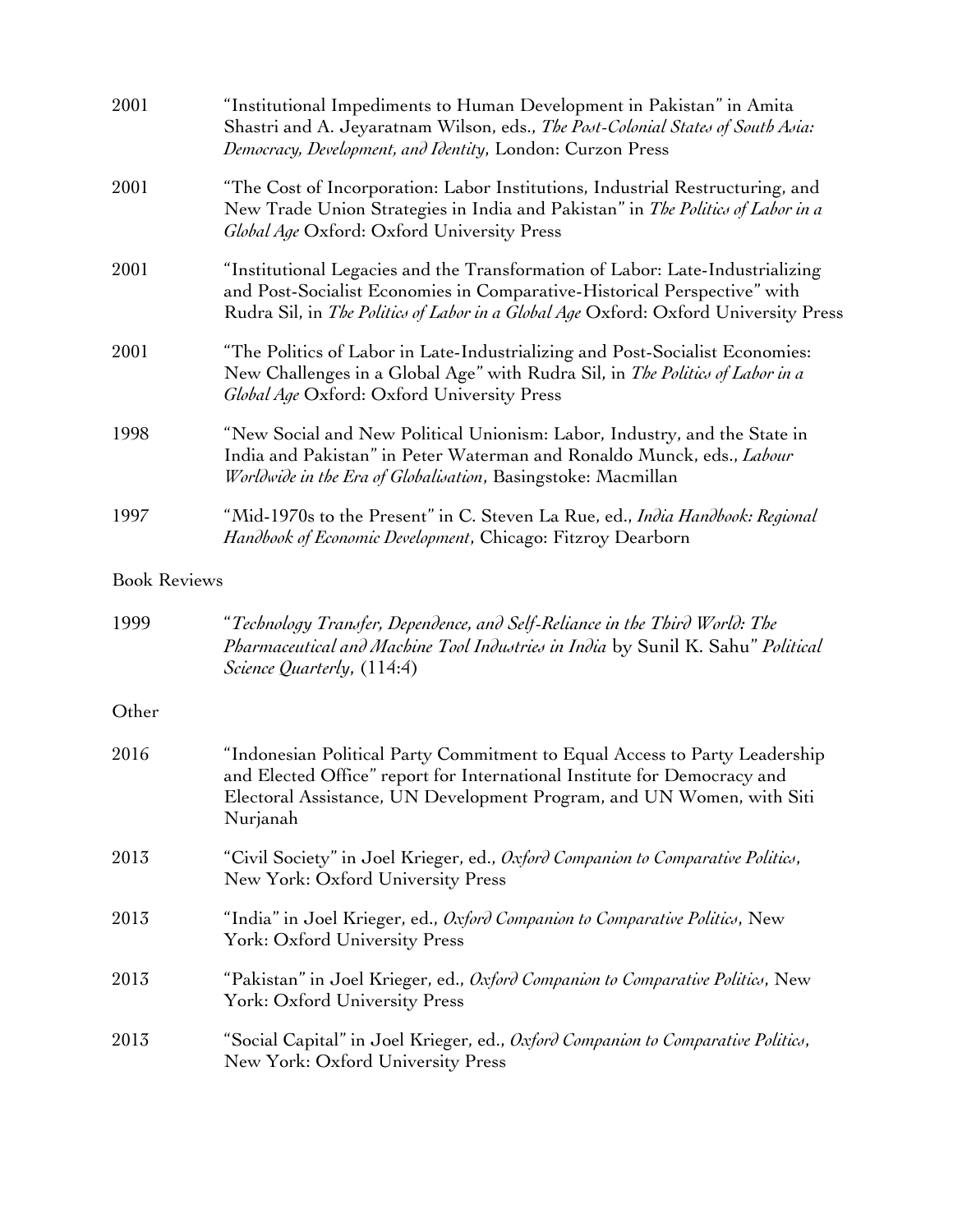| 2004 | "A Labor Diplomacy Strategy for the Muslim World: The Advisory<br>Committee on Labor Diplomacy Report to the Secretary of State and the<br>President of the United States" Washington, DC: U.S. State Department |
|------|------------------------------------------------------------------------------------------------------------------------------------------------------------------------------------------------------------------|
| 2004 | "NU dan Pelajaran Penting dari Pakistan" [Nahdlatul Ulama and Important<br>Lessons from Pakistan], NU Online, Jakarta: Nahdlatul Ulama                                                                           |
| 2001 | "Indonesia After Wahid: The New Authoritarianism" Royal Institute of<br>International Relations, Briefing Paper, with Siti Nurjanah                                                                              |
| 2000 | "Can Corporate Codes of Conduct Promote Labor Standards? Evidence from<br>Thai Footwear and Apparel Industries" with Junya Yimprasert, Hong Kong:<br>Asia Monitor Research Center                                |
| 1998 | "The Political Study of India" Berkeley: Center for South Asian Studies                                                                                                                                          |
| 1996 | "Factory, State and National Level Labor Institutions in Indian Industrial<br>Restructuring" IRIS Working Paper, College Park: IRIS Center University of<br>Maryland, Department of Economics                    |
| 1994 | "India's Economic Reforms, 1991-1994" San Francisco: International Center<br>for Economic Growth                                                                                                                 |
| 1993 | "Sakya thub-pa and the Equal and Unbiased Earth" pamphlet for the<br>Conference on Buddhist Perspectives on Ecological Responsibility" New<br>Delhi: Office of Tibet                                             |
| 1992 | The Spirit of Violence: An Annotated Interdisciplinary Bibliography on Religion and<br>Violence, New York: H. F. Guggenheim Foundation                                                                           |
| 1988 | The Afghanistan Crisis, New York: Church World Service                                                                                                                                                           |
|      |                                                                                                                                                                                                                  |

Works in Progress

*Toward Human Security in Southeast Asia*

*Nusantara: Understanding Indonesian Politics through Javanese Culture*

# PRESENTATIONS (since 1999-2000)

Invited Scholarly Talks

| 2019 | "Filantropi Islam" [Islamic Philanthropy] Sekola Tinggi Islam Ilmu Bahasa<br>Arab dan Dakwah Masjid Agung Sunan Ampel                         |
|------|-----------------------------------------------------------------------------------------------------------------------------------------------|
| 2016 | "Government, Legitimacy, and Violence" Hanns Siedel Foundation and<br>University of Peshawar International Summer School, Bara Gali, Pakistan |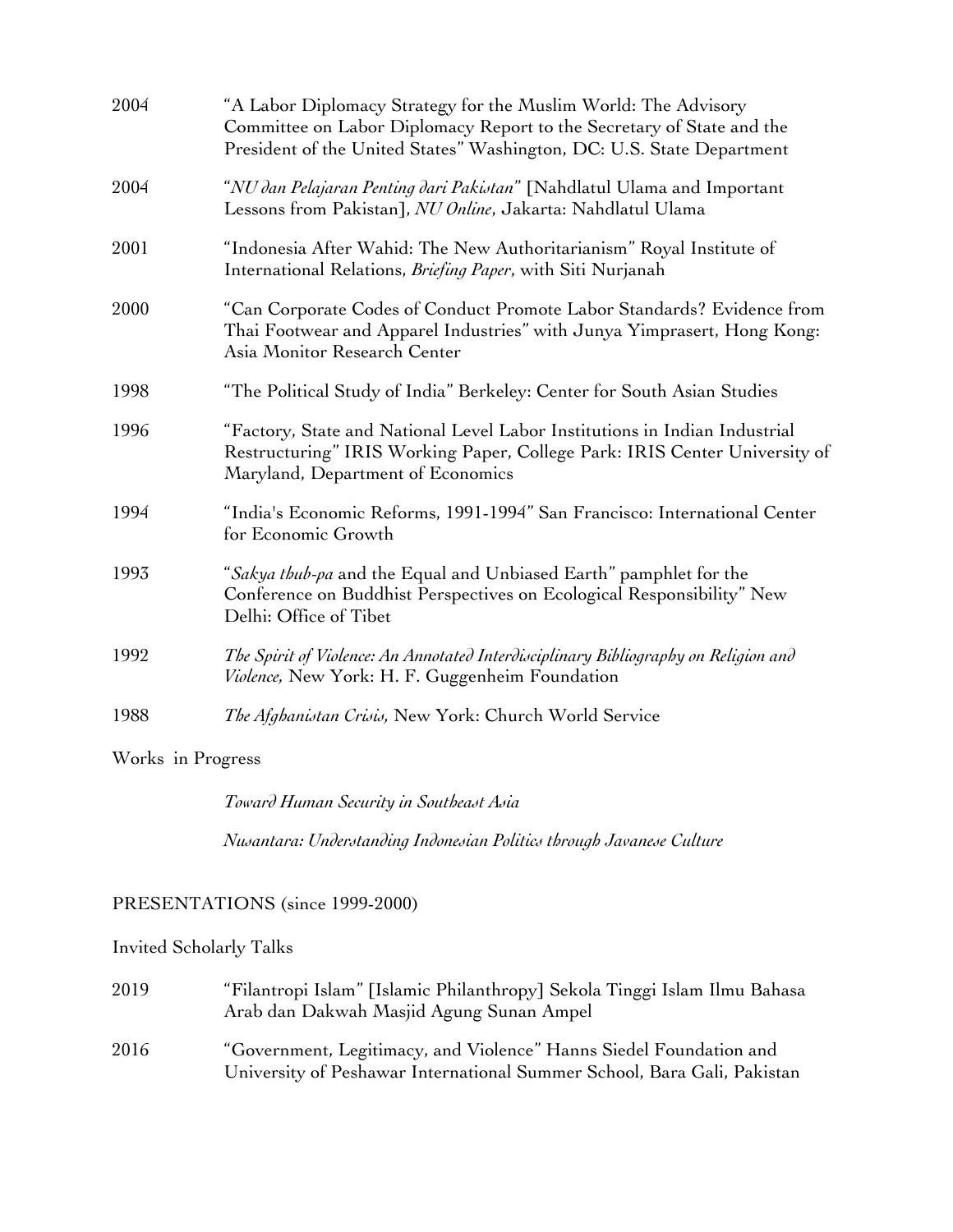| 2016 | "Tanggung Jawab Sosial Pendidikan Tinggi: Pelajaran dari Amerika Serikat"<br>[Social Responsibility of Higher Education: Lessons from the United States]<br>International Conference on University-Community Engagement, Universitas<br>Islam Negeri Sunan Ampel, Surabaya, Indonesia |
|------|---------------------------------------------------------------------------------------------------------------------------------------------------------------------------------------------------------------------------------------------------------------------------------------|
| 2015 | "Women in Indonesian Governments and Political Parties" with Siti Nurjanah,<br>Brandeis University, Women's Studies Research Center, Waltham MA, USA                                                                                                                                  |
| 2015 | "The Place of Emotions in Social Science Research" Higher Education<br>Commission of Pakistan and University of Peshawar, Islamabad, Pakistan                                                                                                                                         |
| 2015 | "The Transformation of the Self: Competing Moral Repertoires in Modern<br>Java" with Siti Nurjanah, Marquette University, Milwaukee, WI, USA                                                                                                                                          |
| 2014 | "First Responders: Muslim Charity and Human Security in Pakistan" World<br>Congress of Muslim Philanthropists, Washington DC, USA                                                                                                                                                     |
| 2013 | "The Roots of Resistance to Reform: Pakistani Madaris in Comparative and<br>Historical Perspective" International Symposium on Imam-Hatip High Schools,<br>Istanbul, Turkey                                                                                                           |
| 2013 | "Metafisika dan Moralitas dalam Jurusan Hubungan Internasional"<br>[Metaphysics and Morality in the Discipline of International Relations]<br>Universitas Diponogoro, Semarang, Indonesia                                                                                             |
| 2013 | "Politik Pemilu di Pakistan [Election Politics in Pakistan] Universitas<br>Diponogoro, Semarang, Indonesia                                                                                                                                                                            |
| 2013 | "Peran Agama dalam Kemajukan Keadilan Sosial" [The Role of Religion in the<br>Advancement of Social Justice] Satyawacana Kristen University, Salatiga,<br>Indonesia                                                                                                                   |
| 2013 | "Do Private Muslim Charities Challenge Government Legitimacy and<br>Citizenship? Evidence from the Islamic Republic of Pakistan" Islamic Studies<br>Program Harvard University, Cambridge, MA, USA                                                                                    |
| 2012 | "Islamic Social Welfare: Theology and Practice in Pakistan" Peace Research<br>Institute Oslo, Oslo, Norway                                                                                                                                                                            |
| 2012 | "Public Goods without Good Governance: The Political Consequences of the<br>Private Provision of Public Goods" Akhter Hameed Khan Resource Centre<br>and Council of Social Science Pakistan, Islamabad, Pakistan                                                                      |
| 2012 | "Pakistan – United States Relations" University of Peshawar, Peshawar,<br>Pakistan                                                                                                                                                                                                    |
| 2011 | "Private Initiatives for Poverty Alleviation: Faith and Philanthropy in the<br>Islamic Republic of Pakistan" East West Center, Washington DC, USA                                                                                                                                     |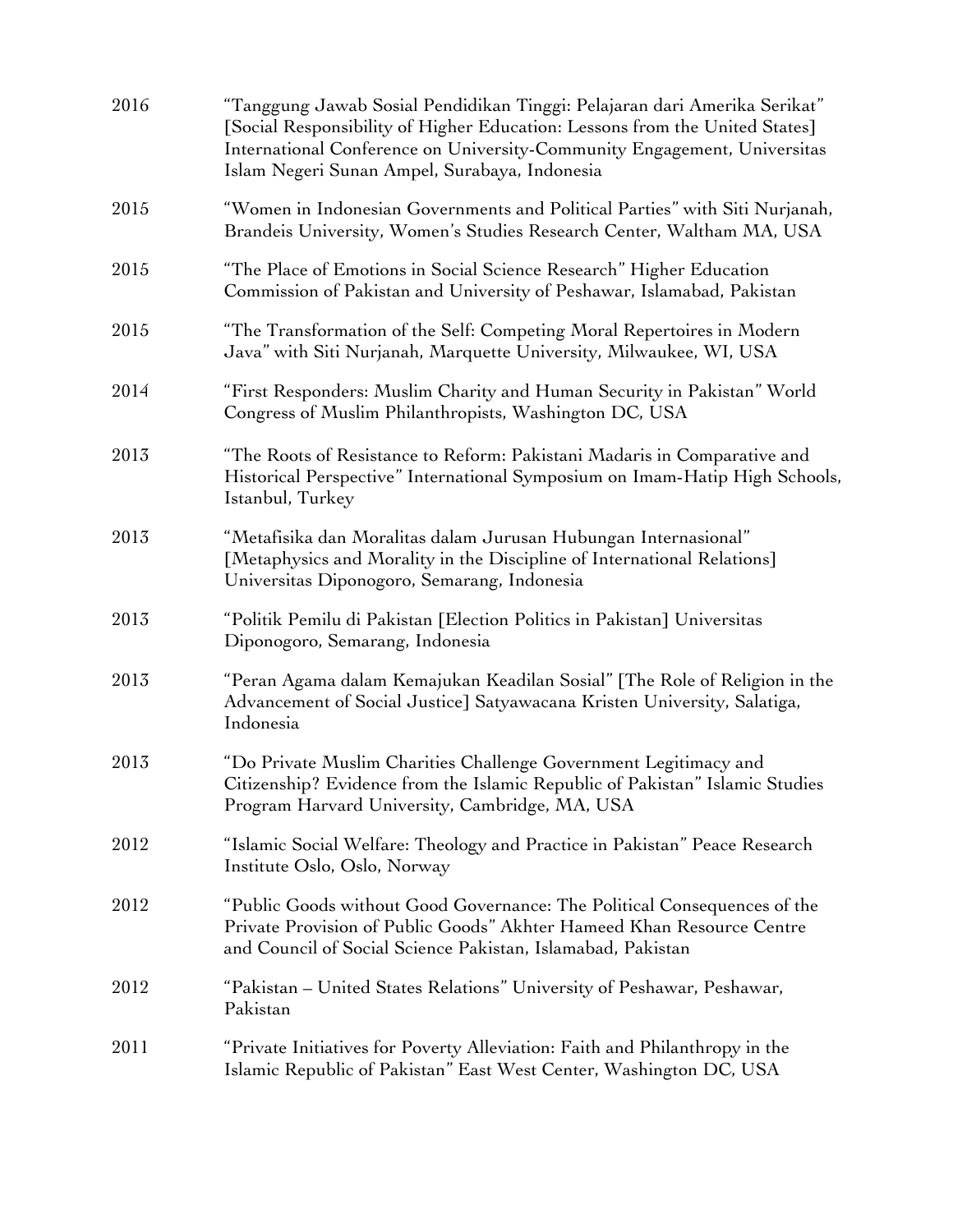| 2011 | "Faith and Philanthropy in the Islamic Republic of Pakistan" Akhter Hameed<br>Khan Resource Centre and Human Resource Development Centre, Islamabad<br>Pakistan                    |
|------|------------------------------------------------------------------------------------------------------------------------------------------------------------------------------------|
| 2011 | "Faith and Philanthropy in the Islamic Republic of Pakistan" International<br>Conference on Islamic Microfinance, Islamabad, Pakistan                                              |
| 2011 | "Investor Capture of Conventional Microfinance and Lessons for Islamic<br>Microfinance" International Conference on Islamic Microfinance, Islamabad,<br>Pakistan                   |
| 2010 | "Pedidikan Islam di Abad Modern" [Islamic Education in the Modern Era]<br>Pondok Pesantren Darut Tauhid Al Alawi and Madrasah Miftahul Falah,<br>Senori, Indonesia                 |
| 2010 | "Islamic Charity and Human Security in Pakistan" Woodrow Wilson<br>International Center for Scholars, Washington, DC, USA                                                          |
| 2010 | "The Problem with Pakistan" Woodrow Wilson International Center for<br>Scholars Council, Washington, DC, USA                                                                       |
| 2008 | "Happiness as an Object of Public Policy" Fourth International Conference on<br>Gross National Happiness, Thimphu, Bhutan                                                          |
| 2007 | "Human Rights and Organized Labor in Pakistan" Kennedy School of<br>Government, Harvard University, Conference on Human Rights and<br>Democracy in Pakistan, Cambridge, MA, USA    |
| 2006 | "Does India Have Lessons for Africans of Trinidad and Tobago?" National<br>Association for the Empowerment of African People, Tunapuna, Trinidad and<br>Tobago                     |
| 2005 | "Asking Questions and Collective Learning: Keynote Speech to Fulbright<br>Scholars" American-Indonesian Educational Foundation, Jakarta, Indonesia                                 |
| 2005 | "Anti-Americanism in India and Pakistan: The Cost of Friendship with the<br>United States?" Muhammadiyah University Malang, Malang, Indonesia                                      |
| 2005 | "Anti-Americanism in India and Pakistan: The Cost of Friendship with the<br>United States?" Airlangga University, Faculty of Political and Social Sciences,<br>Surabaya, Indonesia |
| 2005 | "Scholarship as the Path to Peace in an Environment of Fear" Model Dini<br>Madrasah, Karachi, Pakistan                                                                             |
| 2005 | "The U.S. Middle East Initiative: Implications for Persian Gulf Economies and<br>Polities" Institute for Political and International Studies, Tehran, Iran                         |
| 2004 | "How Are International Labor Standards Advanced?" Council on Foreign<br>Relations, New York, NY, USA                                                                               |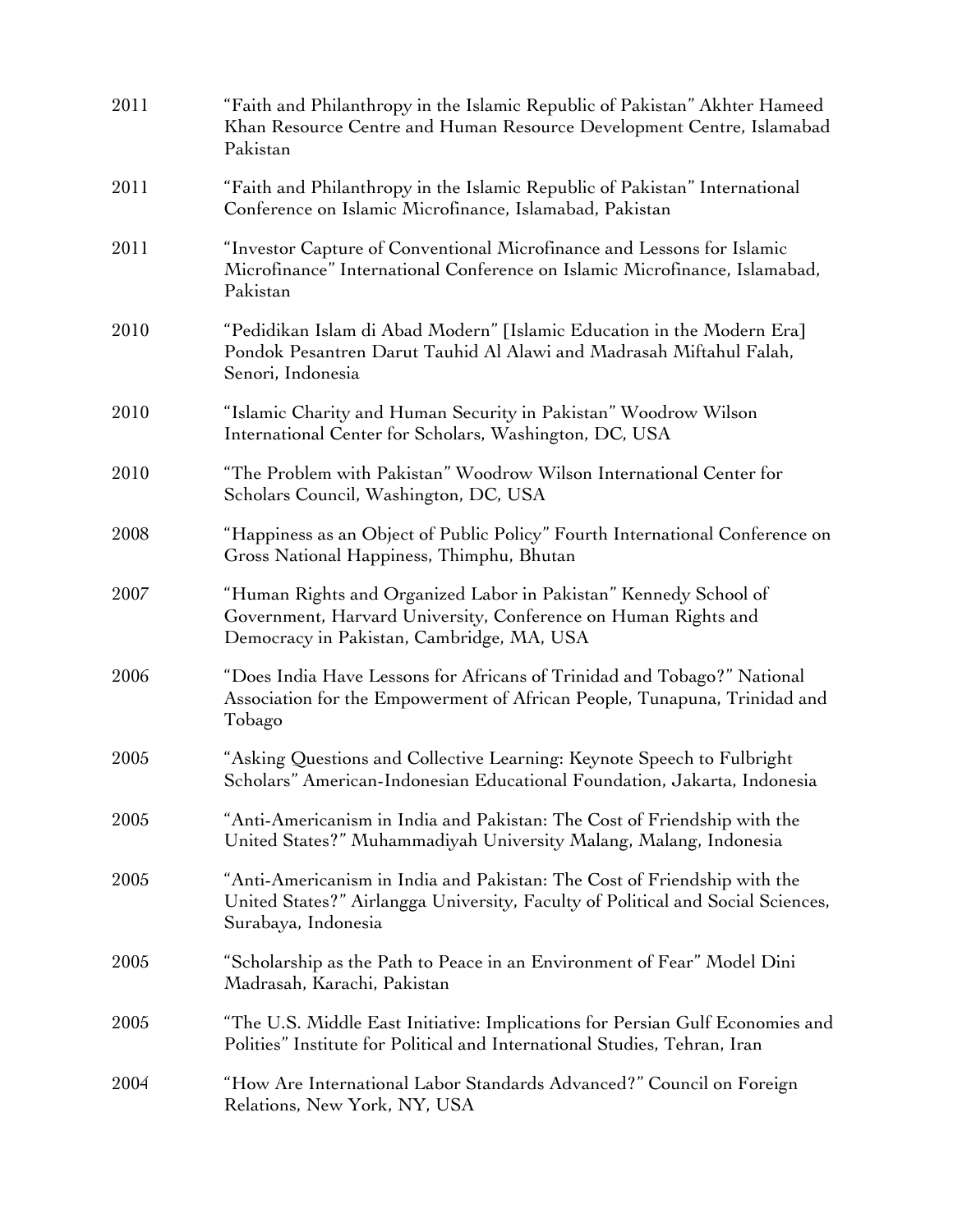| 2004 | "NGOs, Civil Society, and Democracy in Pakistan" Pakistan Millennium<br>Conference 2004, Boston, MA, USA                                                               |
|------|------------------------------------------------------------------------------------------------------------------------------------------------------------------------|
| 2004 | "Anti-Americanism in Indonesia and Pakistan" Duke University Workshop on<br>Anti-Americanism, Durham, NC, USA                                                          |
| 2004 | "Women's Empowerment through Islamic Organizations" World Faiths<br>Development Dialogue Workshop, New Delhi, India                                                    |
| 2003 | "Recommendations to Labor Officers in Countries in Crisis" Worldwide Labor<br>Officers' Conference, U.S. Department of State, Washington, DC, USA                      |
| 2003 | "Labor, Trade Unions, and Labor Rights in the Muslim World" Advisory<br>Committee on Labor Diplomacy, U.S. Department of State, Washington, DC, USA                    |
| 2002 | "How Are International Labor Standards Advanced?" University of<br>Wisconsin, Madison, Madison, WI, USA                                                                |
| 2002 | "How Are International Labor Standards Advanced?" East West Center,<br>Honolulu, HI, USA                                                                               |
| 2001 | "Indonesia After Wahid: The New Authoritarianism" Airlangga University,<br>Faculty of Economics, Surabaya, Indonesia                                                   |
| 2001 | "Making Democracy Unworkable: Patterns of Foreign Investment in<br>Indonesia" Faculty of Economics, Airlangga University, Surabaya, Indonesia                          |
| 2001 | "Islam, Politics, and Social Capital in Indonesia and Pakistan" East West<br>Center, Honolulu, HI, USA                                                                 |
| 2001 | "The Price of Party Politics: Labor Institutions and Patterns of Privatization in<br>South Asia" East West Center, Honolulu, HI, USA                                   |
| 2000 | "Faith as Social Capital: Religion and Empowerment in South and Southeast<br>Asia" Aspen Institute, Berlin, Germany                                                    |
| 2000 | "Trading Rights: The Debate over Child Labor in Pakistan" University of<br>Colorado, Boulder, Center for Asian Studies Conference on Human Rights,<br>Boulder, CO, USA |
| 1999 | "Pakistan's Anti-Working Class Environment and New Labor Strategies"<br>Pakistan Labour History Conference, Karachi, Pakistan                                          |
| 1999 | "Do Corporate Codes of Conduct Improve Labor Standards: Evidence from<br>Thailand" Columbia University Faculty Seminar, New York, NY, USA                              |
|      | Research Papers Presented at Professional Meetings (since 2000)                                                                                                        |
| 2015 | "The Islamic Welfare State and Pakistan's Muslim Charities" Annual South<br>Asia Conference, Madison, WI, USA                                                          |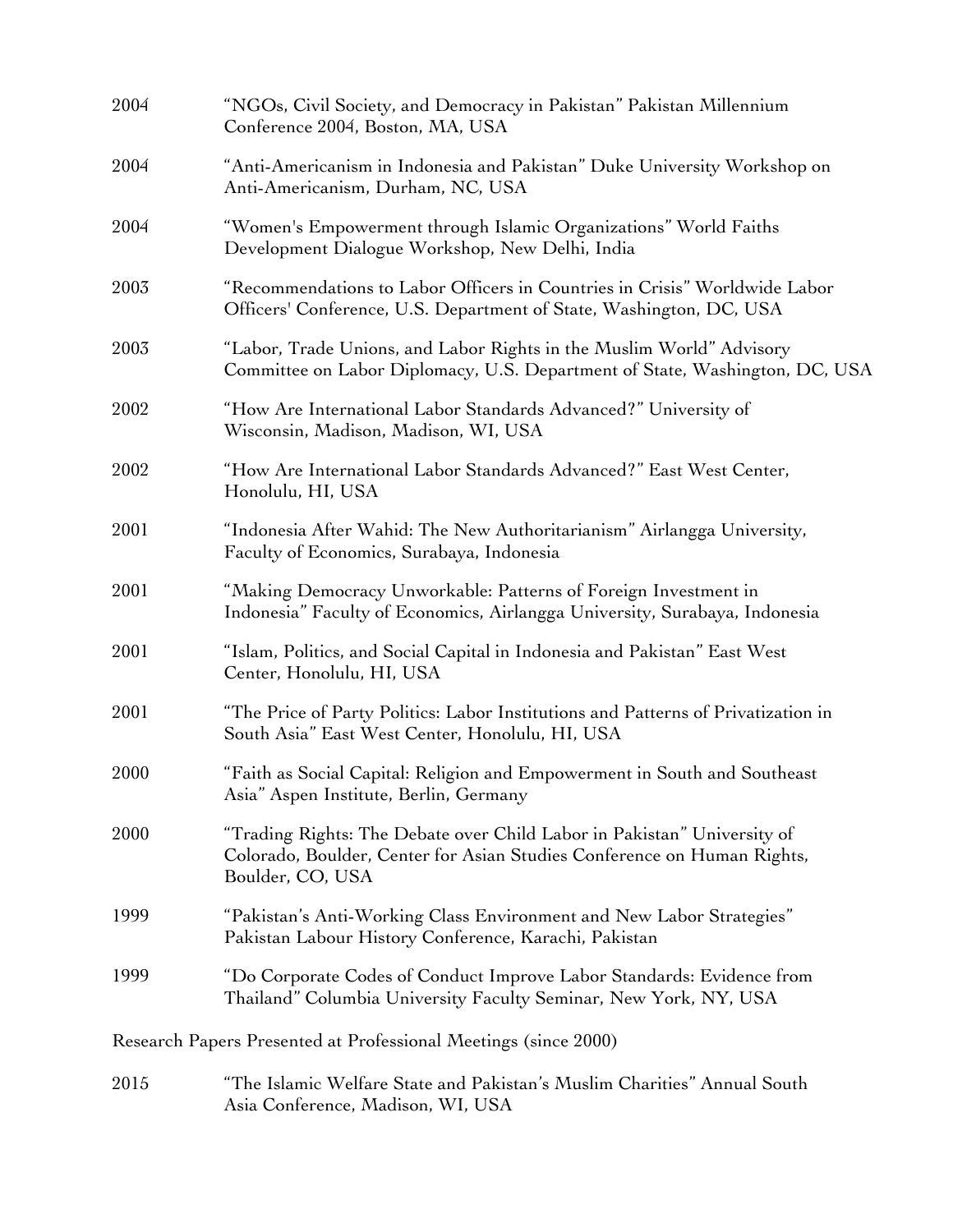| 2015       | "Government Charity and Political Emotions in the Islamic Republic of<br>Pakistan" Annual South Asia Conference, Madison, WI, USA                                                                    |
|------------|------------------------------------------------------------------------------------------------------------------------------------------------------------------------------------------------------|
| 2012       | "Public Goods without Good Governance: The Political Consequences of the<br>Private Provision of Public Social Welfare in Pakistan" Annual South Asia<br>Conference, Madison, WI, USA                |
| 2007       | "Resisting Fertility Control, Asserting Islamic Traditions, Claiming<br>Reproductive Rights: Indonesian Muslim Women and Global Population<br>Policy" Association for Asian Studies, Boston, MA, USA |
| 2007       | "Values and Social Responsibility in Scholarship" International Studies<br>Association, Chicago, IL, USA                                                                                             |
| 2006       | "Worker Utopias and Pakistani Realities" Association for Asian Studies, San<br>Francisco, CA, USA                                                                                                    |
| 2006       | "Distrust of Islamic Educators: Madaris Reforms in Comparative Historical<br>Perspective" Association for Asian Studies, San Francisco, CA, USA                                                      |
| 2005       | "South Asia: Bringing Class Back In" (roundtable discussion) University of<br>Wisconsin, Madison Annual South Asia Conference, Madison, WI, USA                                                      |
| 2002       | "How Are International Labor Standards Advanced?" Association for Asian<br>Studies, Washington, DC, USA                                                                                              |
| 2002       | "How Are International Labor Standards Advanced?" International Studies<br>Association, New Orleans, LA, USA                                                                                         |
| 2000       | "Economic Liberalization, Public Education, and Religious Sectarianism"<br>Association for Asian Studies, San Diego, CA, USA                                                                         |
| Discussant |                                                                                                                                                                                                      |
| 2011       | presentation on "Pakistan Religious Education Enhancement" The Asia Society                                                                                                                          |
| 2001       | panel on "Private Sector Institutions and Social Capital" International Studies<br>Association                                                                                                       |
| 1999       | panel on "Economic Liberalization in South Asia" Western Association of<br>Asian Studies                                                                                                             |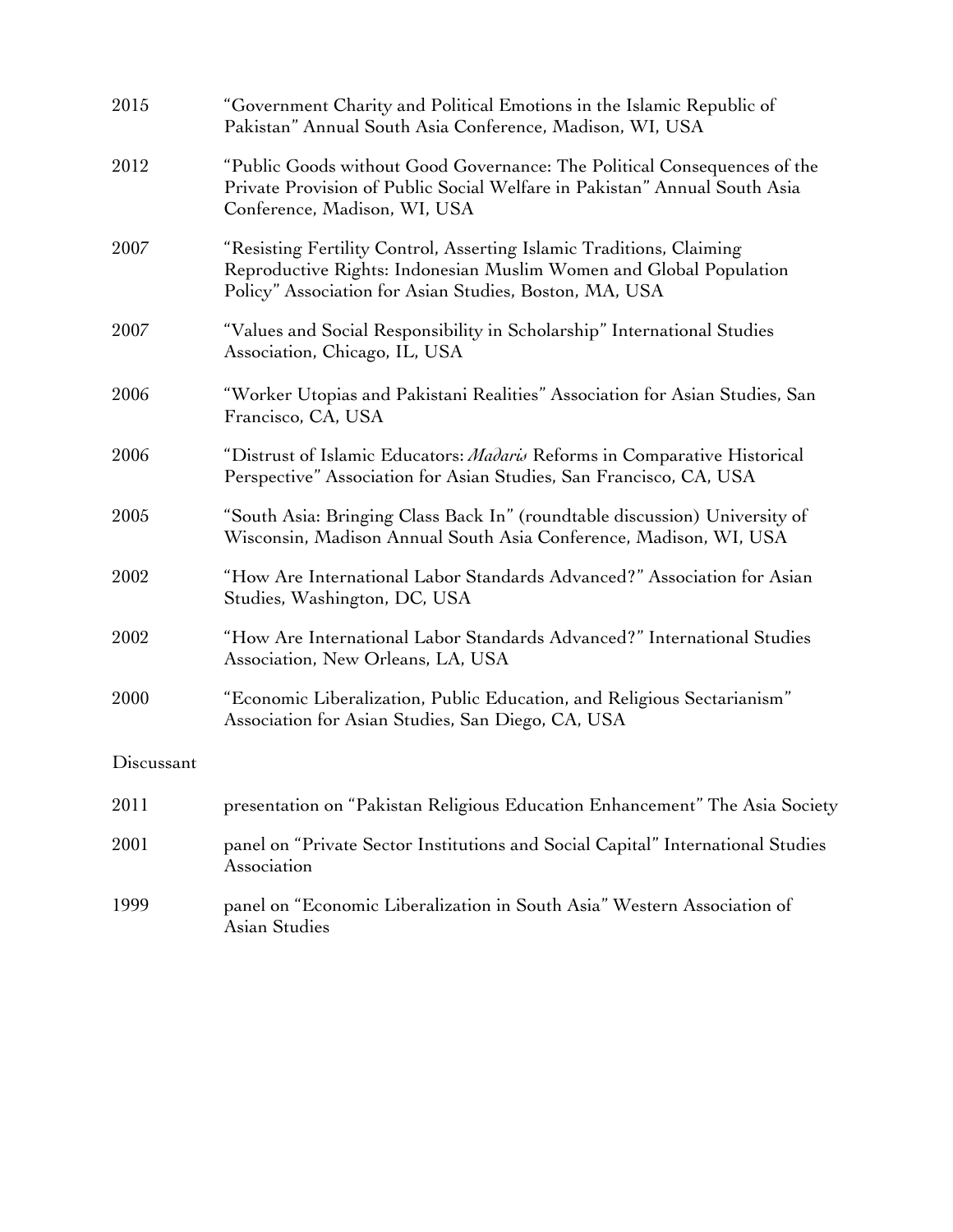#### PUBLIC INTERVIEWS

| 2014 | China Life Weekly (China) – Presidential Election in Indonesia                  |
|------|---------------------------------------------------------------------------------|
| 2011 | C-SPAN - Launch of Asia Society Pakistan 2020 Task Force Report                 |
| 2010 | China Life Weekly (China) - Political Violence in Karachi                       |
| 2010 | Christian Science Monitor - U.S. Strategy in Afghanistan                        |
| 2006 | Live 95.5 (Trinidad and Tobago) - The Non-Aligned Movement                      |
| 2005 | Los Angeles Times – Politics of Pakistan Earthquake Relief comments reported in |
|      | <i>The Nation</i> (Pakistan) and <i>The Army Times</i> (U.S.)                   |
| 2005 | Asia Times Online - India-Iran-Pakistan Relations comments reported in          |
|      | Iran Daily                                                                      |
| 2005 | Suara Surabaya (Indonesia) – Politics of Tsunami Relief                         |
| 2005 | Wisconsin NPR Insight - Politics of Tsunami Relief                              |
| 2004 | GEO TV (Karachi) – Live U.S. Election Night Coverage                            |
| 2004 | Voice of America - Indian General Election                                      |
| 2004 | Radio Jamaica – India-Pakistan Peace Negotiations                               |
| 2004 | NU Online (Indonesia) - Traditional Islam in Pakistan                           |
| 2003 | Voice of America – Sri Lankan Donor's Meeting and Peace Process                 |
| 2002 | <i>Christian Science Monitor</i> – Sri Lanka Peace Talks                        |
| 2002 | Public Radio International – Expulsion of Workers from Malaysia                 |

### LANGUAGES

Indonesian, advanced speaking and advanced reading facility (3/3) Hindi, advanced speaking and intermediate reading facility (3/2) Urdu, advanced speaking and basic reading facility (3/1) German, basic speaking and basic reading facility (1/1)

# SERVICE TO THE PROFESSION

Journal Submission and Book Manuscript Reviewer

*Asian Survey*; *Comparative Politics*; *Comparative Political Studies*; Cornell University Press; *Democratization*; *Global Governance*; *Journal of Contemporary Studies, Journal of Human Rights*; Lynne Rienner Publishers; *New Horizons*; *New Political Economy;* Oxford University Press, Polity Press; Routledge; *Sociological Forum*; U.S. Institute of Peace Press*; World Development*; Yale University Press

#### Dissertation Committees / External Examiner

Islamia University of Bahawalpur; University of Karachi; University of Massachusetts Boston; National Defence University; University of Peshawar; Quaid-i-Azam University

#### Grant Proposal Reviews

U.S. Fulbright Program; U.S. Institute of Peace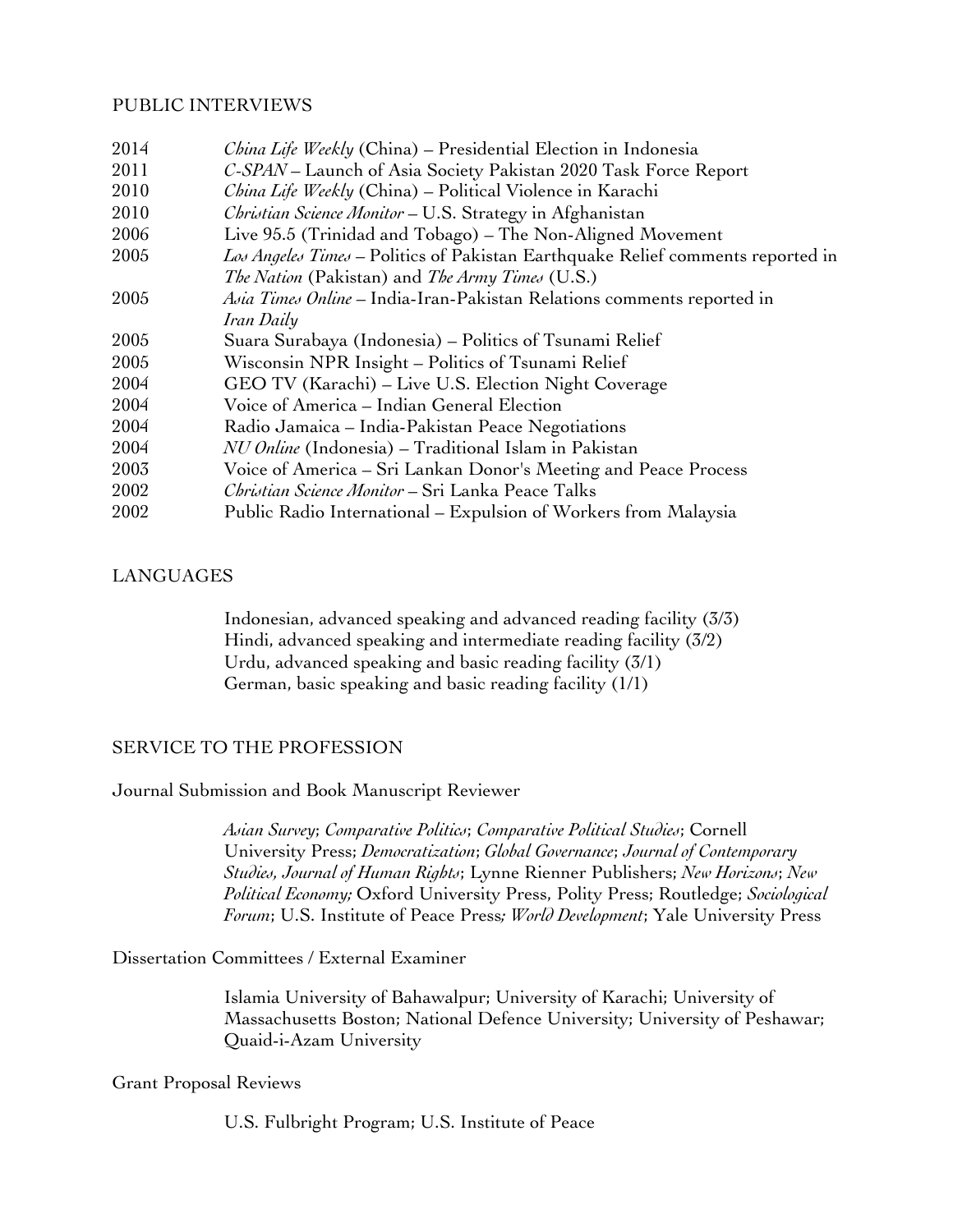## Co-Founder

| Women and Youth Development Institute of Indonesia                    |
|-----------------------------------------------------------------------|
| Centre for Religious and Community Studies (Indonesia)                |
| South Asia Studies Program, Wellesley College                         |
| Center for Labor Studies, University of California-Harvard University |

## Workshops Conducted

| 2016 | "Government, Legitimacy, Violence" one day workshop, The University of<br>Peshawar Summer School for Central Asian Students, Bara Gali, Pakistan                                                                            |
|------|-----------------------------------------------------------------------------------------------------------------------------------------------------------------------------------------------------------------------------|
| 2010 | "Research Design and Proposal Development for Political Science and<br>International Affairs" four-day workshop with Ph.D. candidates for Pakistan<br>Higher Education Commission, with Rifaat Hussain, Islamabad, Pakistan |
| 2009 | "Colonialism and Its Legacies: Indonesia" one-day workshop for Boston area<br>high school teachers, Primary Source, Waltham, MA, USA                                                                                        |
| 2009 | "U.S. Foreign Policy toward Pakistan" two-day workshop for Boston area<br>professionals, Wellesley College, Wellesley, MA, USA                                                                                              |
| 2005 | "Social Science Research Design and Proposal Development" four-day<br>workshop for Muhammadiyah University faculty, with Siti Nurjanah, Malang,<br>Indonesia                                                                |

# Board Member

| $2010$ - |  | American Institute of Pakistan Studies |  |
|----------|--|----------------------------------------|--|
|          |  |                                        |  |

2010 - South Asian Muslim Studies Association

Editorial Board Member

2020 - *Journal of History and Social Sciences and* 

2014 - *New Horizons*

# GRANTS AND FELLOWSHIPS

| 2014        | American Institute of Pakistan Studies Fellowship                                                       |
|-------------|---------------------------------------------------------------------------------------------------------|
| 2011 - 12   | American Institute of Pakistan Studies Fellowship                                                       |
| 2011        | East West Center Washington, South Asia Program Fellowship                                              |
| $2009 - 10$ | Woodrow Wilson International Center for Scholars Fellowship (including<br>100% of salary for 12 months) |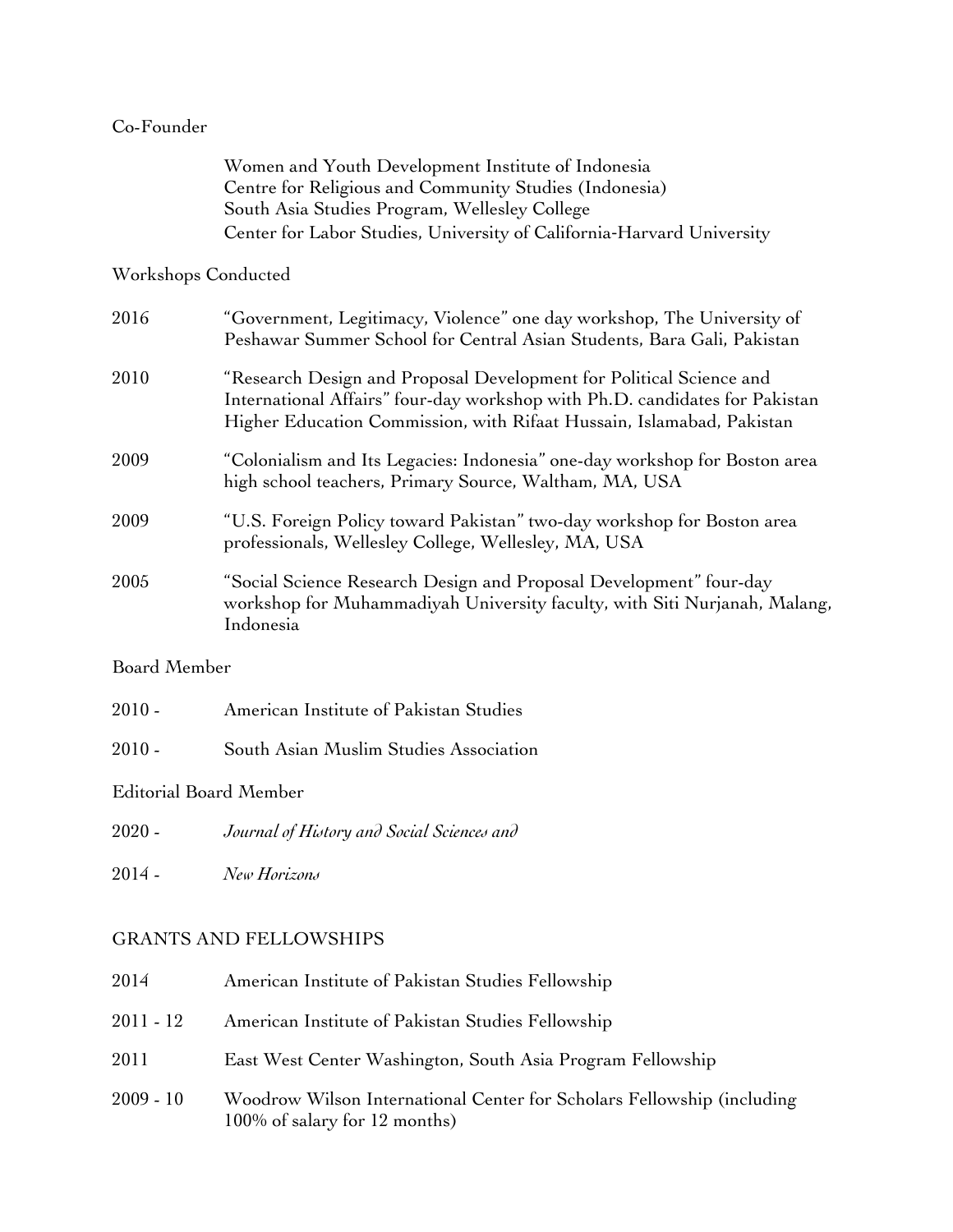| $2007 - 10$ | U.S. Department of Education Undergraduate International Studies and<br>Foreign Language grant (\$150,000 in support of Wellesley College's South Asia<br>Studies Program)                                   |
|-------------|--------------------------------------------------------------------------------------------------------------------------------------------------------------------------------------------------------------|
| $2004 - 07$ | Harry Frank Guggenheim Foundation research grant (including 50% of salary<br>for 6 months paid to Wellesley College) for "Madaris Education and Violence:<br>Is There a Connection?"                         |
| 2005        | Senior Fulbright Research Award to Indonesia                                                                                                                                                                 |
| $2002 - 03$ | Council on Foreign Relations, International Affairs Fellowship (including<br>100% of salary for 12 months)                                                                                                   |
| $1998 - 00$ | Pacific Basin Research Center (Kennedy School of Government) research<br>grant (including 100% of salary for 12 months of professional leave)                                                                |
| $1998 - 00$ | University of California Pacific Rim Research Program Multi - Campus<br>Research Unit grant (\$75,000 in support of Harvard University - University of<br>California Center for the Study of Labor Politics) |
| 1997        | Council of American Overseas Research Centers (Smithsonian Institution)<br>research grant                                                                                                                    |
| 1995        | American Institute of Pakistan Studies Fellowship                                                                                                                                                            |
| 1995        | Institutional Reform and the Informal Sector Center research grant                                                                                                                                           |
| 1994 - 95   | International Center for Economic Growth research grant                                                                                                                                                      |
| 1993 - 94   | East-West Center International Economics and Politics Pre-doctoral Fellowship                                                                                                                                |
| 1992 - 93   | American Institute of Indian Studies Doctoral Research Fellowship                                                                                                                                            |
| 1992 - 93   | American Institute of Pakistan Studies Doctoral Fellowship                                                                                                                                                   |
| 1991 - 92   | Fulbright Doctoral Research Award to India                                                                                                                                                                   |
| 1990 - 91   | Columbia University Presidential Fellowship                                                                                                                                                                  |
| 1990 - 91   | Harry Frank Guggenheim Foundation research grant                                                                                                                                                             |
| 1990        | American Institute of Indian Studies Language Fellowship (Hindi and Urdu)                                                                                                                                    |
| 1988 - 90   | Foreign Language and Areas Studies Fellowships (Hindi and Urdu)                                                                                                                                              |
| 1985 - 86   | Thomas J. Watson Jr. Foundation Fellowship                                                                                                                                                                   |